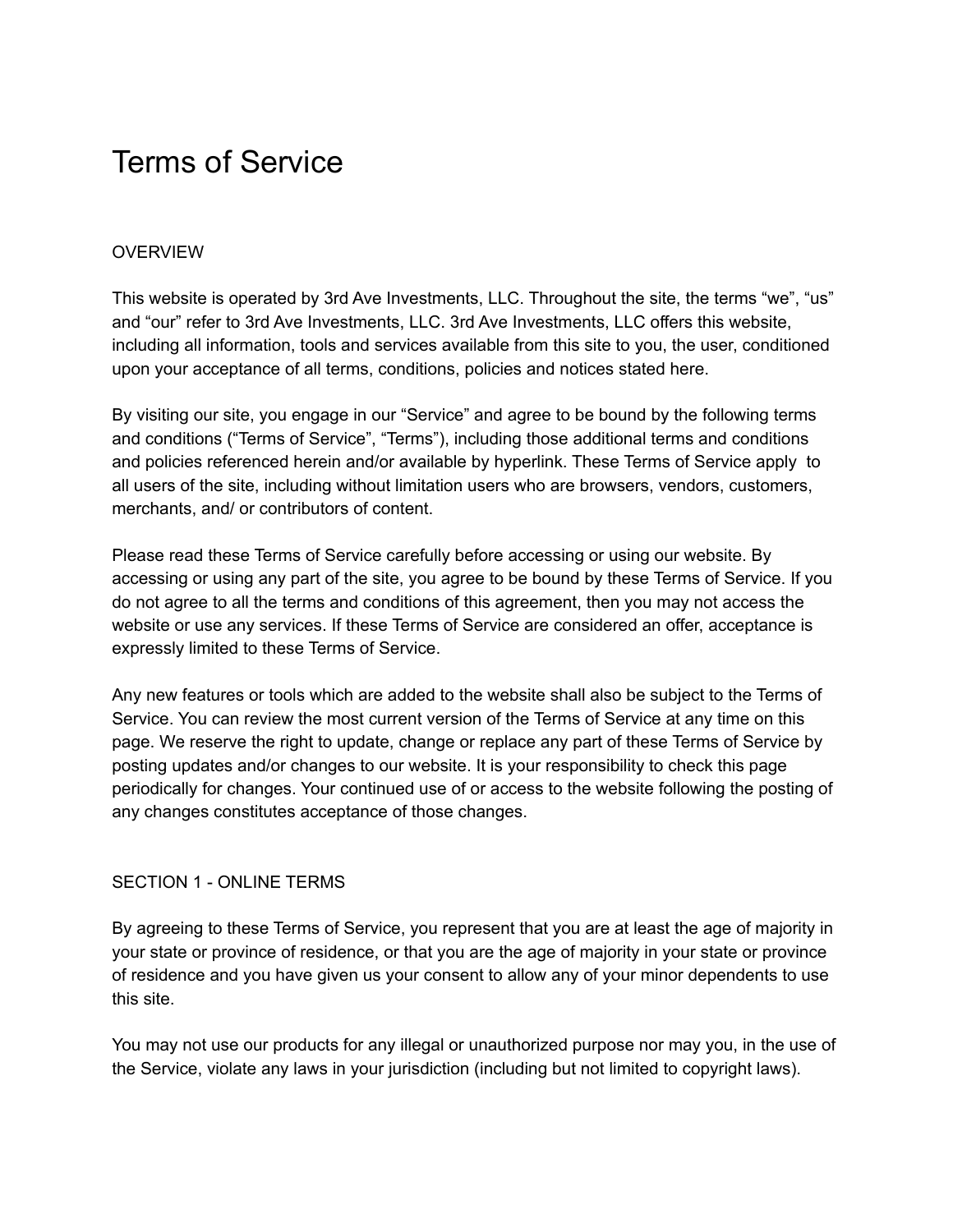You must not transmit any worms or viruses or any code of a destructive nature.

A breach or violation of any of the Terms will result in an immediate termination of your Services.

# SECTION 2 - GENERAL CONDITIONS

We reserve the right to refuse service to anyone for any reason at any time.

You understand that your content may be transferred unencrypted and involve (a) transmissions over various networks; and (b) changes to conform and adapt to technical requirements of connecting networks or devices.

You agree not to reproduce, duplicate, copy, sell, resell or exploit any portion of the Service, use of the Service, or access to the Service or any contact on the website through which the service is provided, without express written permission by us.

The headings used in this agreement are included for convenience only and will not limit or otherwise affect these Terms.

## SECTION 3 - ACCURACY, COMPLETENESS AND TIMELINESS OF INFORMATION

We are not responsible if information made available on this site is not accurate, complete or current. The material on this site is provided for general information only and should not be relied upon or used as the sole basis for making decisions without consulting primary, more accurate, more complete or more timely sources of information. Any reliance on the material on this site is at your own risk.

This site may contain certain historical information. Historical information, necessarily, is not current and is provided for your reference only. We reserve the right to modify the contents of this site at any time, but we have no obligation to update any information on our site. You agree that it is your responsibility to monitor changes to our site.

# SECTION 4 - MODIFICATIONS TO THE SERVICE

We reserve the right at any time to modify or discontinue the Service (or any part or content thereof) without notice at any time.

We shall not be liable to you or to any third-party for any modification, suspension or discontinuance of the Service.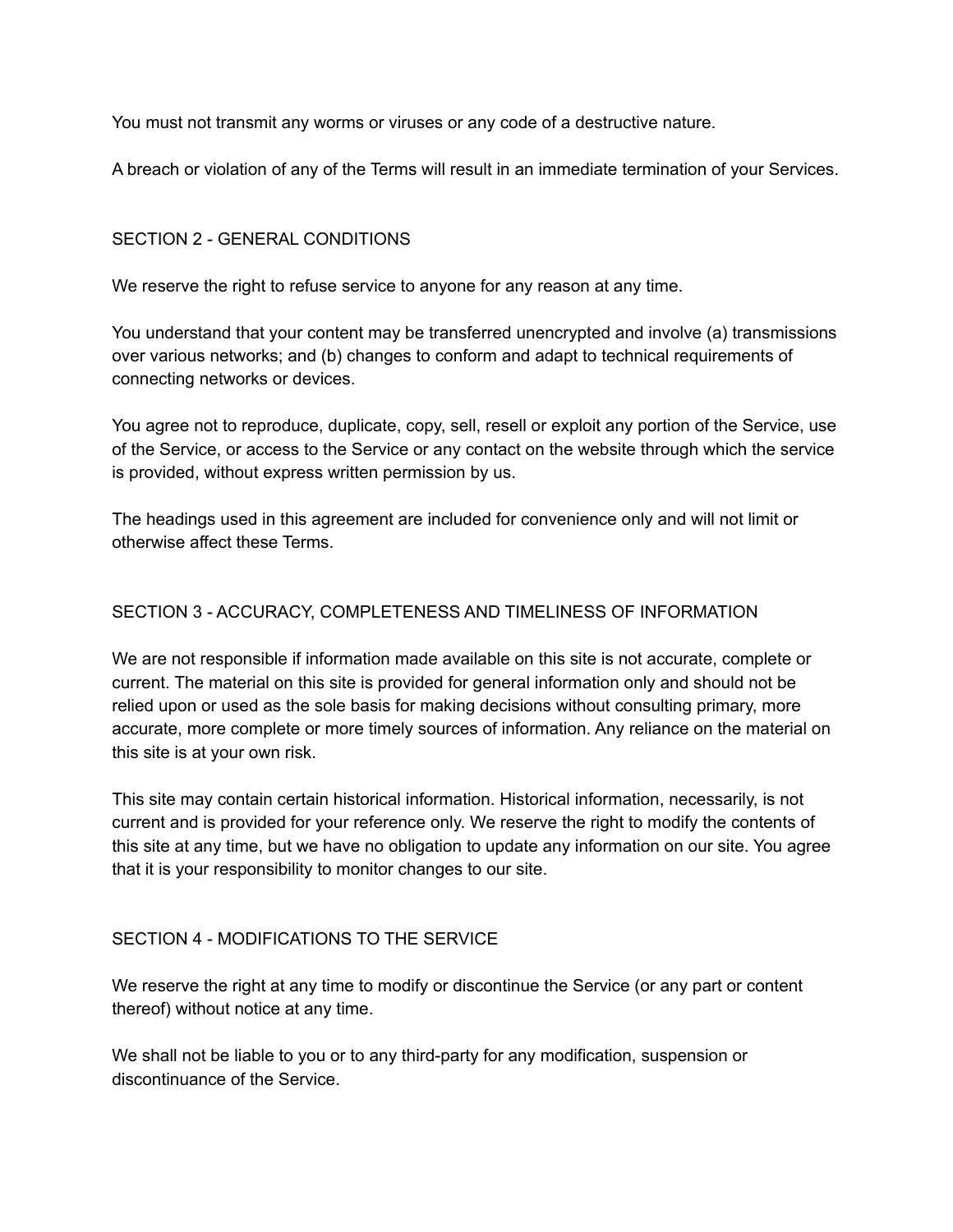## SECTION 5 - OPTIONAL TOOLS

We may provide you with access to third-party tools over which we neither monitor nor have any control nor input.

You acknowledge and agree that we provide access to such tools "as is" and "as available" without any warranties, representations or conditions of any kind and without any endorsement. We shall have no liability whatsoever arising from or relating to your use of optional third-party tools.

Any use by you of optional tools offered through the site is entirely at your own risk and discretion and you should ensure that you are familiar with and approve of the terms on which tools are provided by the relevant third-party provider(s).

We may also, in the future, offer new services and/or features through the website (including, the release of new tools and resources). Such new features and/or services shall also be subject to these Terms of Service.

## SECTION 6 - THIRD-PARTY LINKS

Certain content, products and services available via our Service may include materials from third-parties.

Third-party links on this site may direct you to third-party websites that are not affiliated with us. We are not responsible for examining or evaluating the content or accuracy and we do not warrant and will not have any liability or responsibility for any third-party materials or websites, or for any other materials, products, or services of third-parties.

We are not liable for any harm or damages related to the purchase or use of goods, services, resources, content, or any other transactions made in connection with any third-party websites. Please review carefully the third-party's policies and practices and make sure you understand them before you engage in any transaction. Complaints, claims, concerns, or questions regarding third-party products should be directed to the third-party.

#### SECTION 7 - USER COMMENTS, FEEDBACK AND OTHER SUBMISSIONS

If, at our request, you send certain specific submissions (for example contest entries) or without a request from us you send creative ideas, suggestions, proposals, plans, or other materials, whether online, by email, by postal mail, or otherwise (collectively, 'comments'), you agree that we may, at any time, without restriction, edit, copy, publish, distribute, translate and otherwise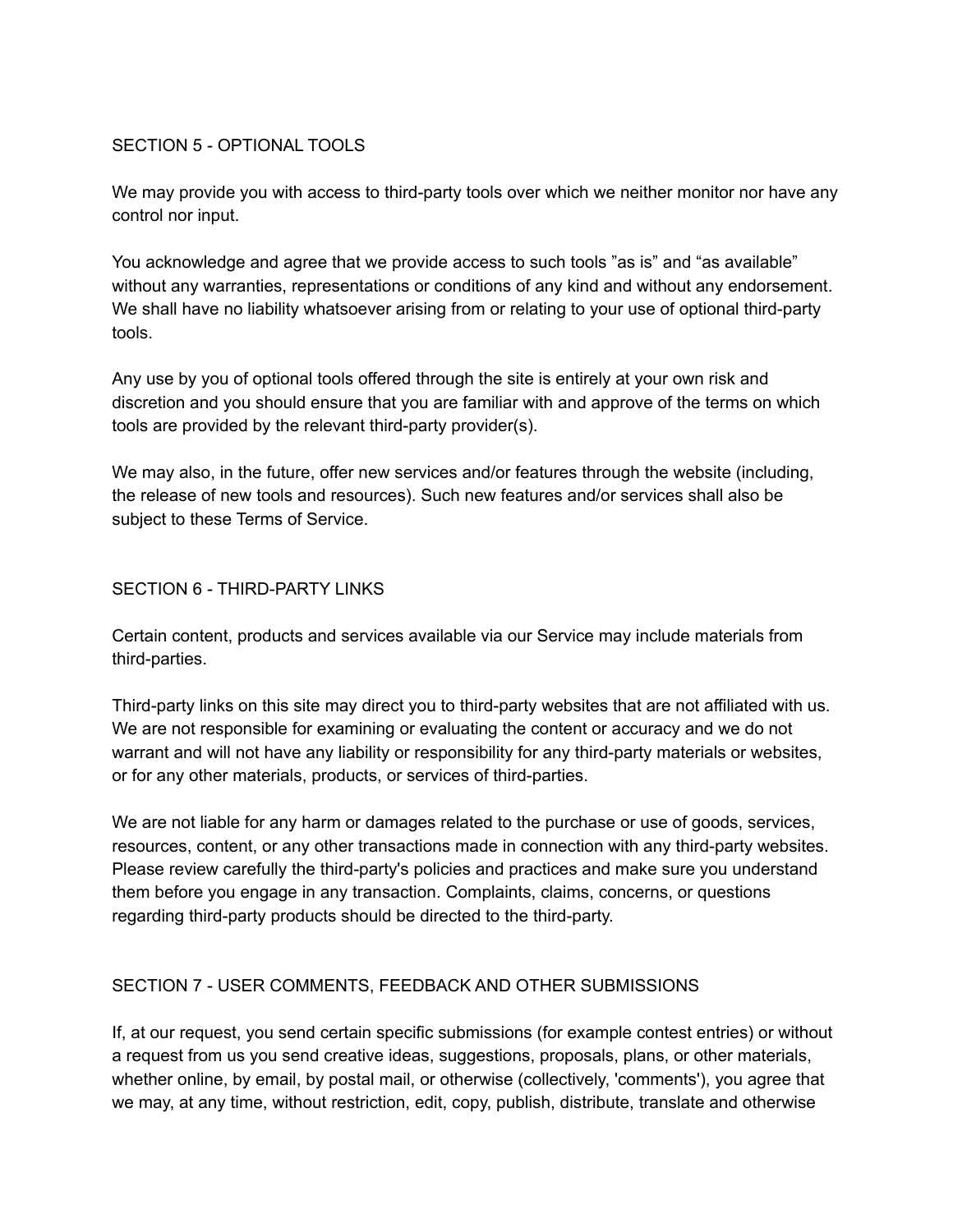use in any medium any comments that you forward to us. We are and shall be under no obligation (1) to maintain any comments in confidence; (2) to pay compensation for any comments; or (3) to respond to any comments.

We may, but have no obligation to, monitor, edit or remove content that we determine in our sole discretion are unlawful, offensive, threatening, libelous, defamatory, pornographic, obscene or otherwise objectionable or violates any party's intellectual property or these Terms of Service.

You agree that your comments will not violate any right of any third-party, including copyright, trademark, privacy, personality or other personal or proprietary right. You further agree that your comments will not contain libelous or otherwise unlawful, abusive or obscene material, or contain any computer virus or other malware that could in any way affect the operation of the Service or any related website. You may not use a false e-mail address, pretend to be someone other than yourself, or otherwise mislead us or third-parties as to the origin of any comments. You are solely responsible for any comments you make and their accuracy. We take no responsibility and assume no liability for any comments posted by you or any third-party.

## SECTION 8 - PERSONAL INFORMATION

Your submission of personal information through the website is governed by our Privacy Policy. Please view our Privacy Policy for more information.

#### SECTION 9 - ERRORS, INACCURACIES AND OMISSIONS

Occasionally there may be information on our site or in the Service that contains typographical errors, inaccuracies or omissions. We reserve the right to correct any errors, inaccuracies or omissions, and to change or update information if any information in the Service or on any related website is inaccurate at any time without prior notice.

We undertake no obligation to update, amend or clarify information in the Service or on any related website, including without limitation, pricing information, except as required by law. No specified update or refresh date applied in the Service or on any related website, should be taken to indicate that all information in the Service or on any related website has been modified or updated.

# SECTION 10 - PROHIBITED USES

In addition to other prohibitions as set forth in the Terms of Service, you are prohibited from using the site or its content: (a) for any unlawful purpose; (b) to solicit others to perform or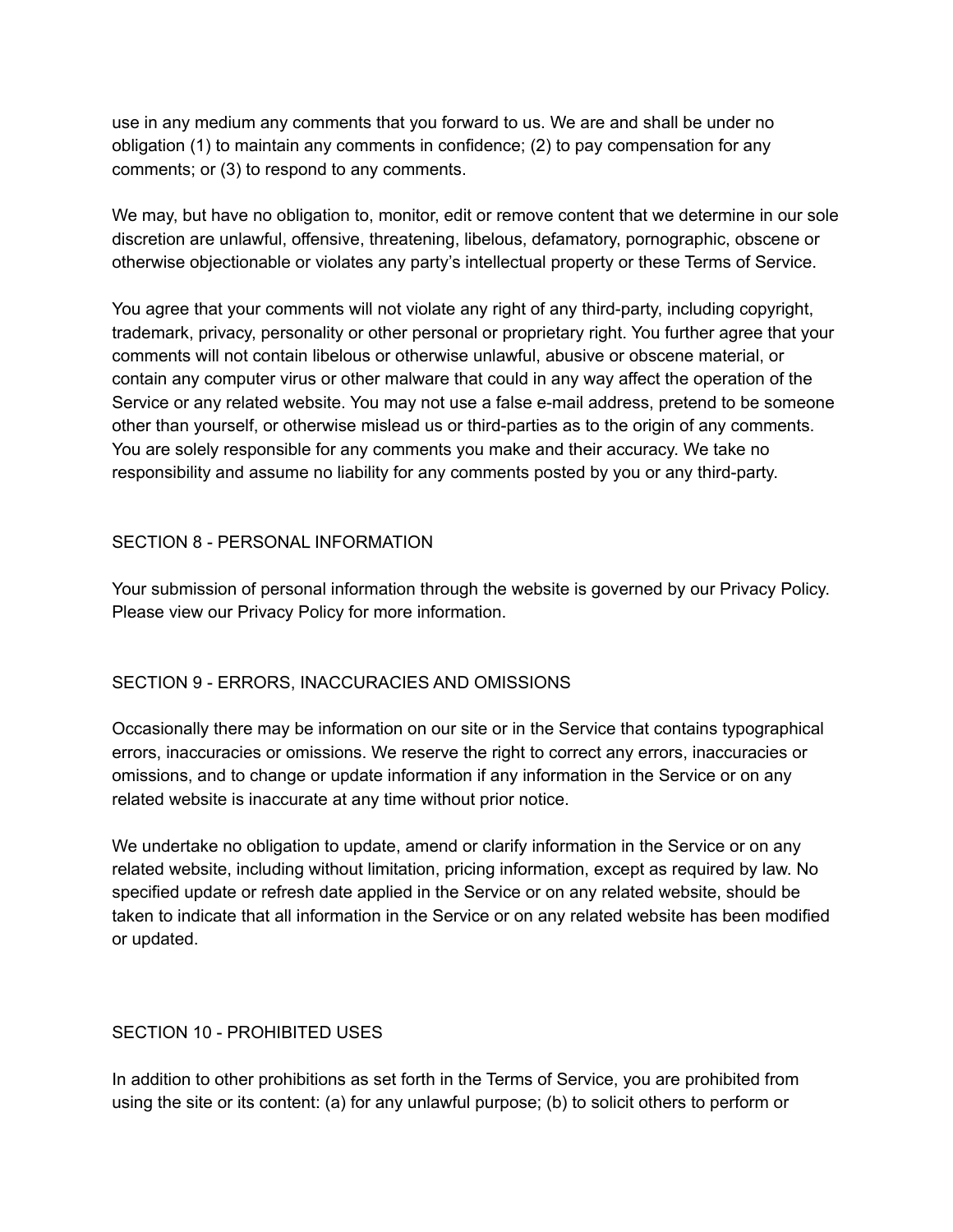participate in any unlawful acts; (c) to violate any international, federal, provincial or state regulations, rules, laws, or local ordinances; (d) to infringe upon or violate our intellectual property rights or the intellectual property rights of others; (e) to harass, abuse, insult, harm, defame, slander, disparage, intimidate, or discriminate based on gender, sexual orientation, religion, ethnicity, race, age, national origin, or disability; (f) to submit false or misleading information; (g) to upload or transmit viruses or any other type of malicious code that will or may be used in any way that will affect the functionality or operation of the Service or of any related website, other websites, or the Internet; (h) to collect or track the personal information of others; (i) to spam, phish, pharm, pretext, spider, crawl, or scrape; (j) for any obscene or immoral purpose; or (k) to interfere with or circumvent the security features of the Service or any related website, other websites, or the Internet. We reserve the right to terminate your use of the Service or any related website for violating any of the prohibited uses.

# SECTION 11 - DISCLAIMER OF WARRANTIES; LIMITATION OF LIABILITY

We do not guarantee, represent or warrant that your use of our service will be uninterrupted, timely, secure or error-free.

We do not warrant that the results that may be obtained from the use of the service will be accurate or reliable.

You agree that from time to time we may remove the service for indefinite periods of time or cancel the service at any time, without notice to you.

You expressly agree that your use of, or inability to use, the service is at your sole risk. The service and all products and services delivered to you through the service are (except as expressly stated by us) provided 'as is' and 'as available' for your use, without any representation, warranties or conditions of any kind, either express or implied, including all implied warranties or conditions of merchantability, merchantable quality, fitness for a particular purpose, durability, title, and non-infringement.

In no case shall 3rd Ave Investments, LLC, our directors, officers, employees, affiliates, agents, contractors, interns, suppliers, service providers or licensors be liable for any injury, loss, claim, or any direct, indirect, incidental, punitive, special, or consequential damages of any kind, including, without limitation lost profits, lost revenue, lost savings, loss of data, replacement costs, or any similar damages, whether based in contract, tort (including negligence), strict liability or otherwise, arising from your use of any of the service or any products procured using the service, or for any other claim related in any way to your use of the service or any product, including, but not limited to, any errors or omissions in any content, or any loss or damage of any kind incurred as a result of the use of the service or any content (or product) posted, transmitted, or otherwise made available via the service, even if advised of their possibility. Because some states or jurisdictions do not allow the exclusion or the limitation of liability for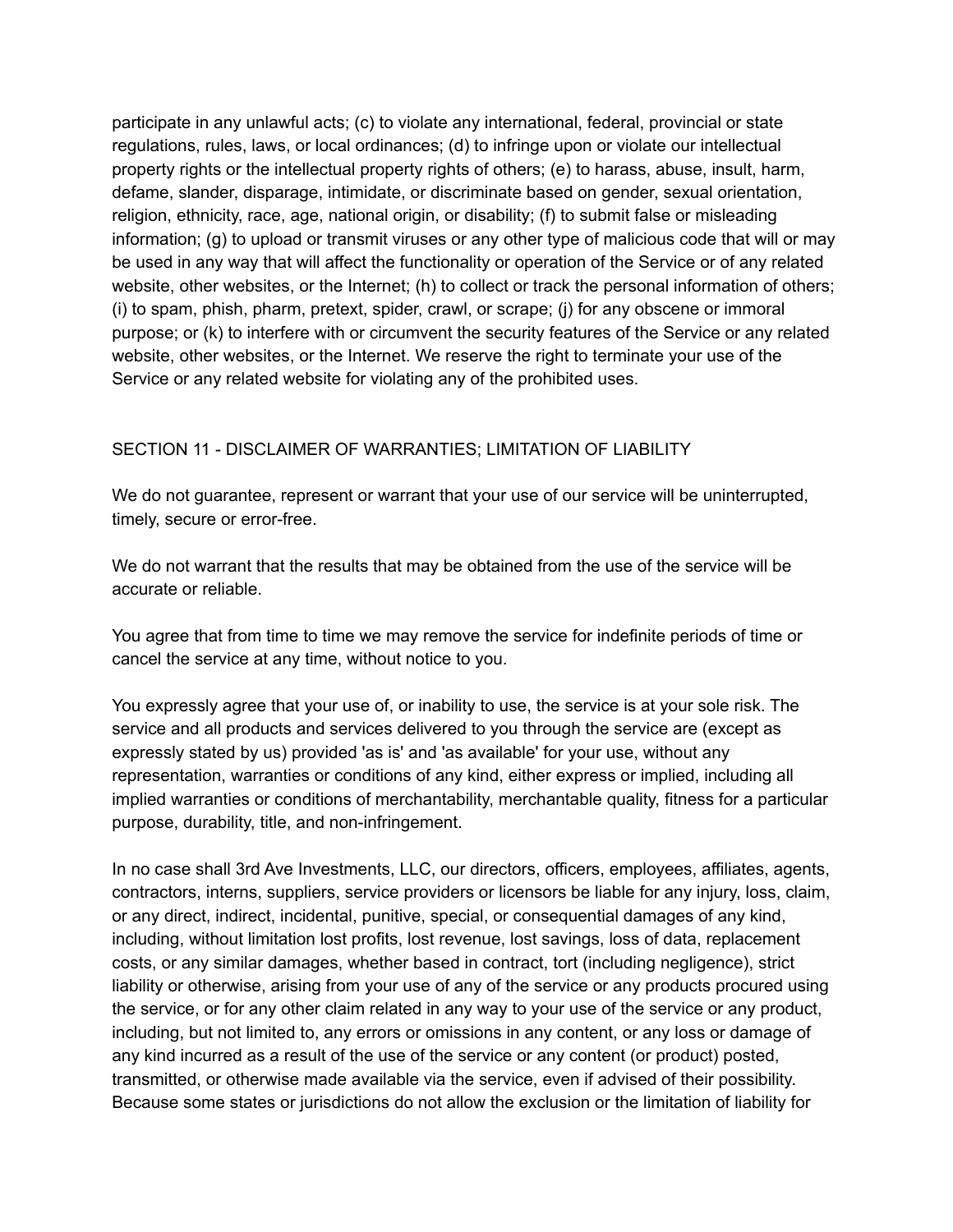consequential or incidental damages, in such states or jurisdictions, our liability shall be limited to the maximum extent permitted by law.

# SECTION 12 - INDEMNIFICATION

You agree to indemnify, defend and hold harmless 3rd Ave Investments, LLC and our parent, subsidiaries, affiliates, partners, officers, directors, agents, contractors, licensors, service providers, subcontractors, suppliers, interns and employees, harmless from any claim or demand, including reasonable attorneys' fees, made by any third-party due to or arising out of your breach of these Terms of Service or the documents they incorporate by reference, or your violation of any law or the rights of a third-party.

# SECTION 13 - SEVERABILITY

In the event that any provision of these Terms of Service is determined to be unlawful, void or unenforceable, such provision shall nonetheless be enforceable to the fullest extent permitted by applicable law, and the unenforceable portion shall be deemed to be severed from these Terms of Service, such determination shall not affect the validity and enforceability of any other remaining provisions.

# SECTION 14 - TERMINATION

The obligations and liabilities of the parties incurred prior to the termination date shall survive the termination of this agreement for all purposes.

These Terms of Service are effective unless and until terminated by either you or us. You may terminate these Terms of Service at any time by notifying us that you no longer wish to use our Services, or when you cease using our site.

If in our sole judgment you fail, or we suspect that you have failed, to comply with any term or provision of these Terms of Service, we also may terminate this agreement at any time without notice and you will remain liable for all amounts due up to and including the date of termination; and/or accordingly may deny you access to our Services (or any part thereof).

# SECTION 15 - ENTIRE AGREEMENT

The failure of us to exercise or enforce any right or provision of these Terms of Service shall not constitute a waiver of such right or provision.